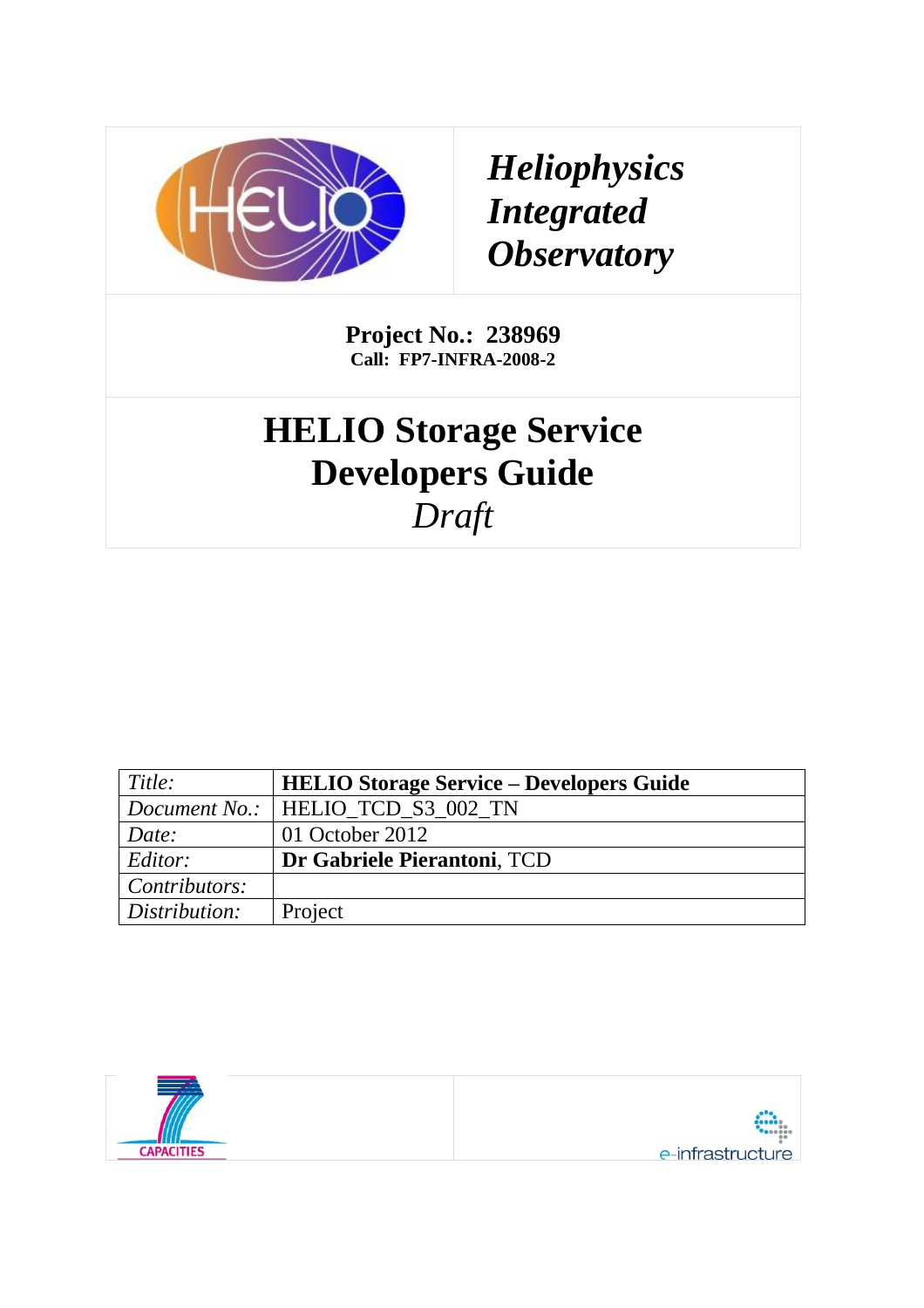Serice Name – Developers Guide *Version 0.1*

### Revision History

| <b>Version</b> | <b>Date</b>  | <b>Released by</b>                        | <b>Detail</b>            |
|----------------|--------------|-------------------------------------------|--------------------------|
| 0.1            | 25 June 2012 | Dr. Gabriele Pierantoni                   | $1st$ draft              |
| 0.2            |              | 01 October 2012   Dr. Gabriele Pierantoni | <b>Minor Corrections</b> |
|                |              |                                           |                          |
|                |              |                                           |                          |

Note: Any notes here.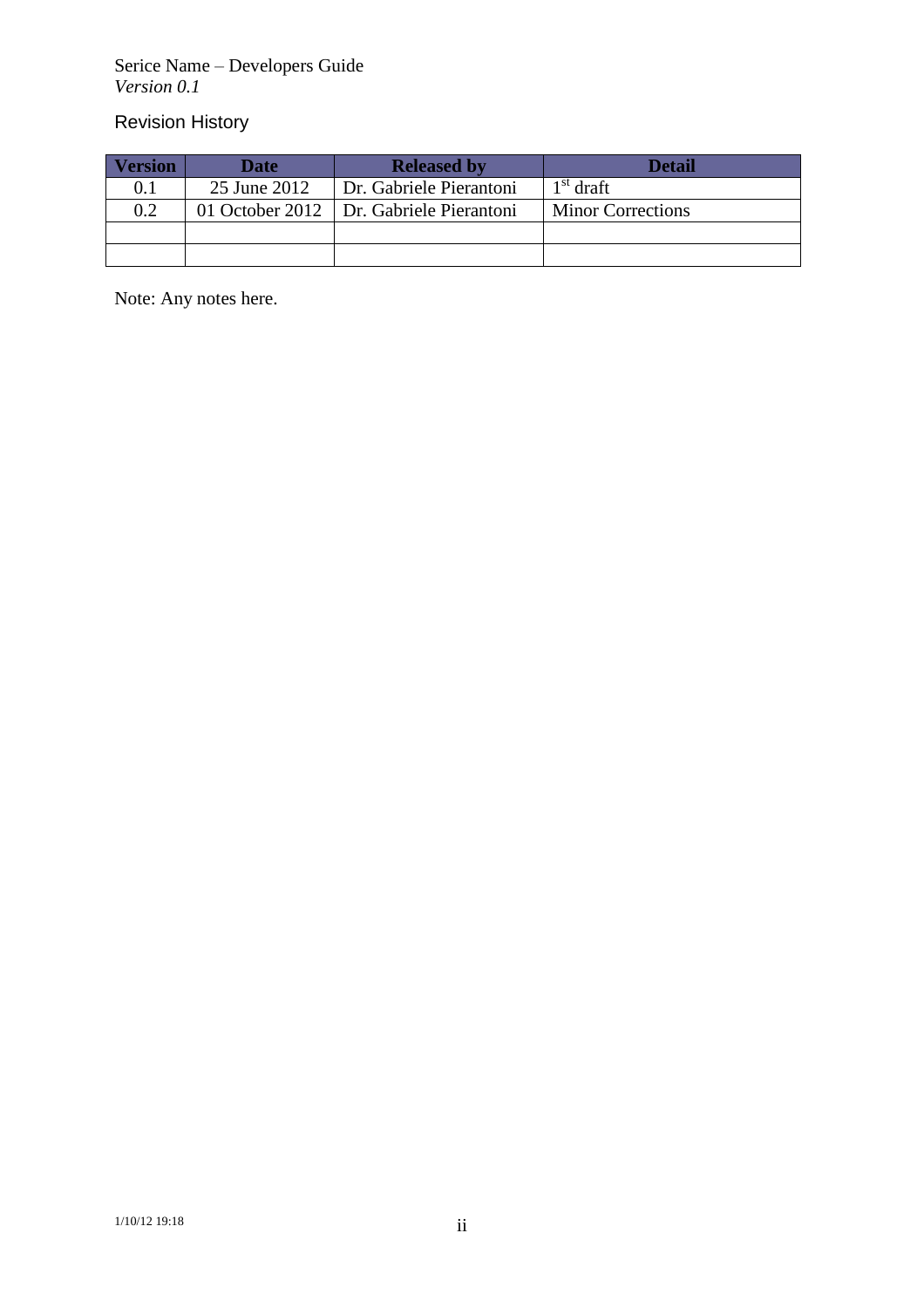Serice Name - Developers Guide<br>Version  $0.1$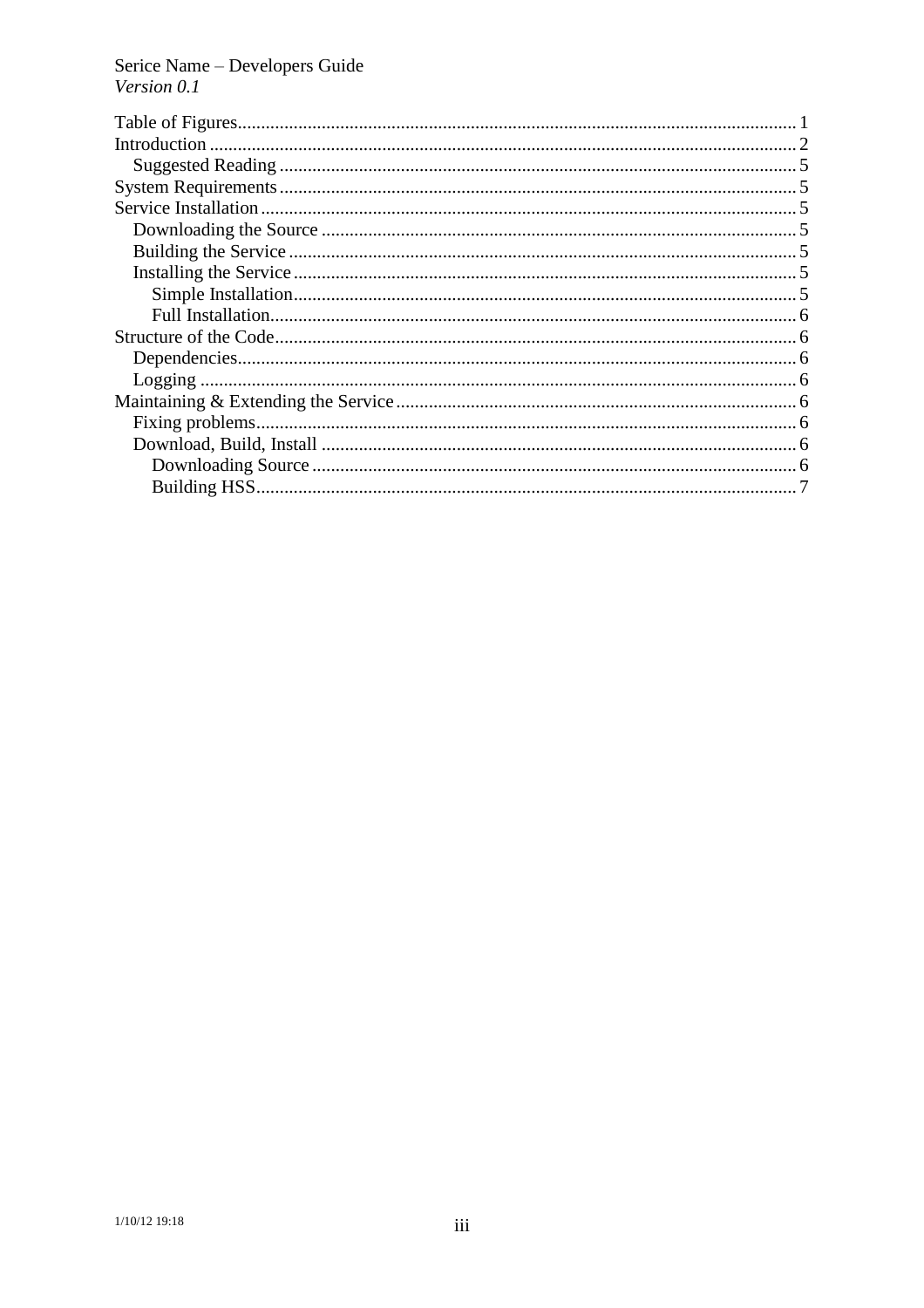## **Table of Figures**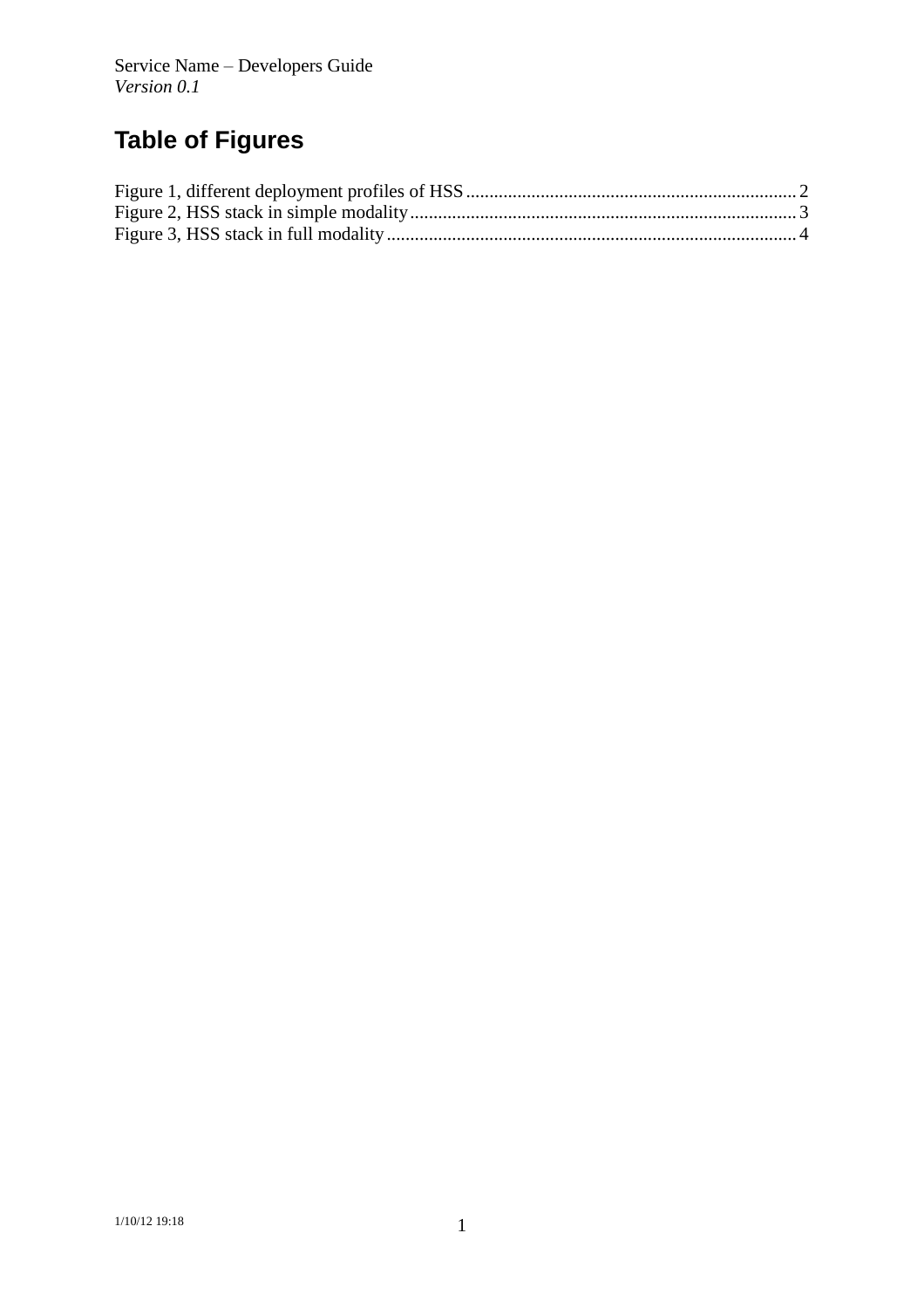Service Name – Developers Guide *Version 0.1*

## **Introduction**

The HELIO Storage Service (HSS) is an interface to different storage resources that offers to HELIO two different kinds of storage: local and grid based.

At the moment being, HSS supports two different storage resources: a local file system accessible through an https server for small files and to show the results of the Processing Services through and HTTPS service and a larger grid resources based on the LFC gLite service.

According to its dual nature, the HSS can be deployed in two modalities as sketched in [Figure 1.](#page-4-0)



Figure 1, different deployment profiles of HSS

<span id="page-4-0"></span>When the HSS only supports the local storage resource, its stack is described in [Figure 2.](#page-5-0)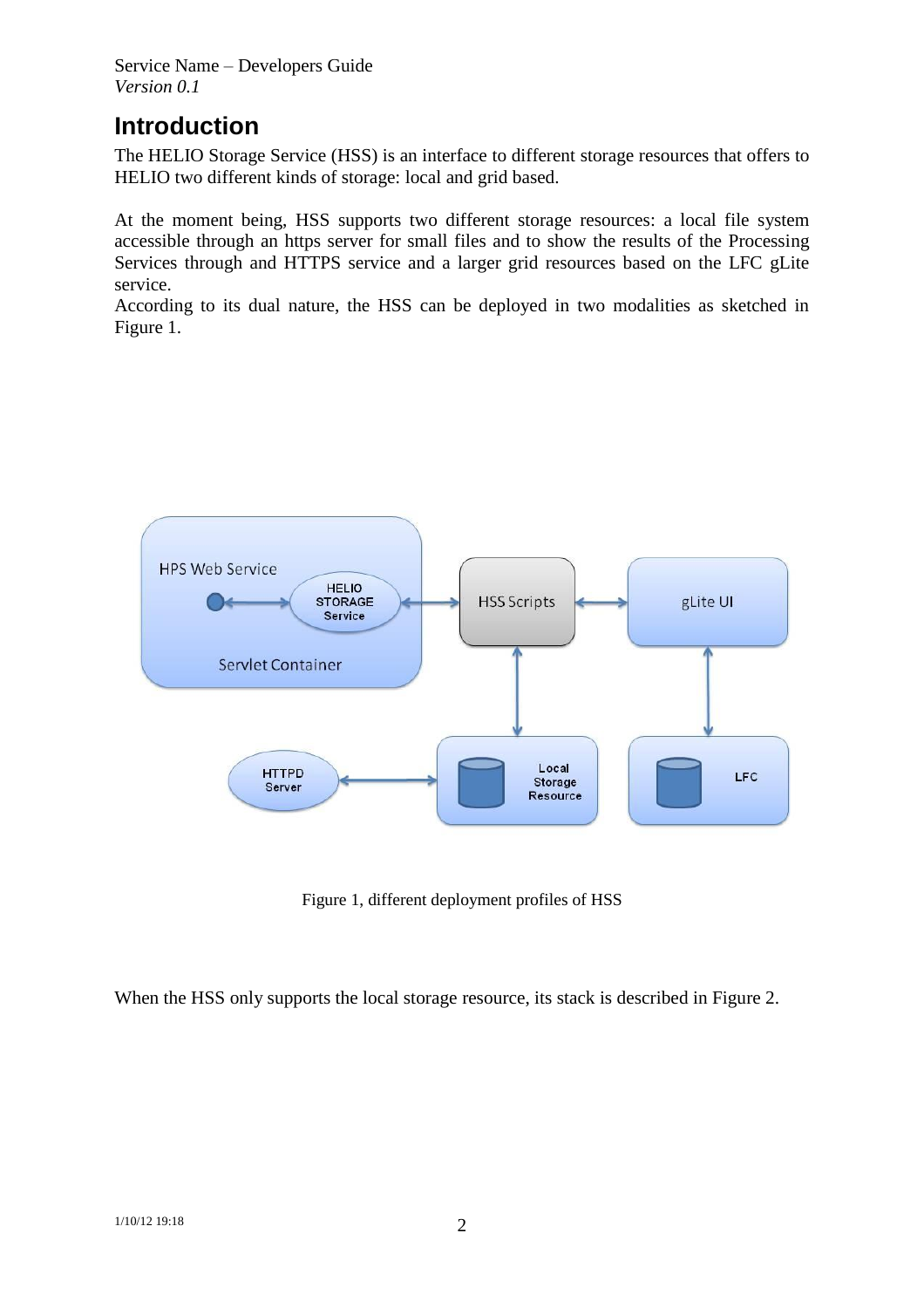

#### Figure 2, HSS stack in simple modality

<span id="page-5-0"></span>In this case, the HPS simply consists of a web service application and an HTTPD Server to access the files stored in the local file system.

When a larger storage resource is required, the HSS can be used in conjunction with a gLite LFC service as sketched in [Figure 3.](#page-6-0)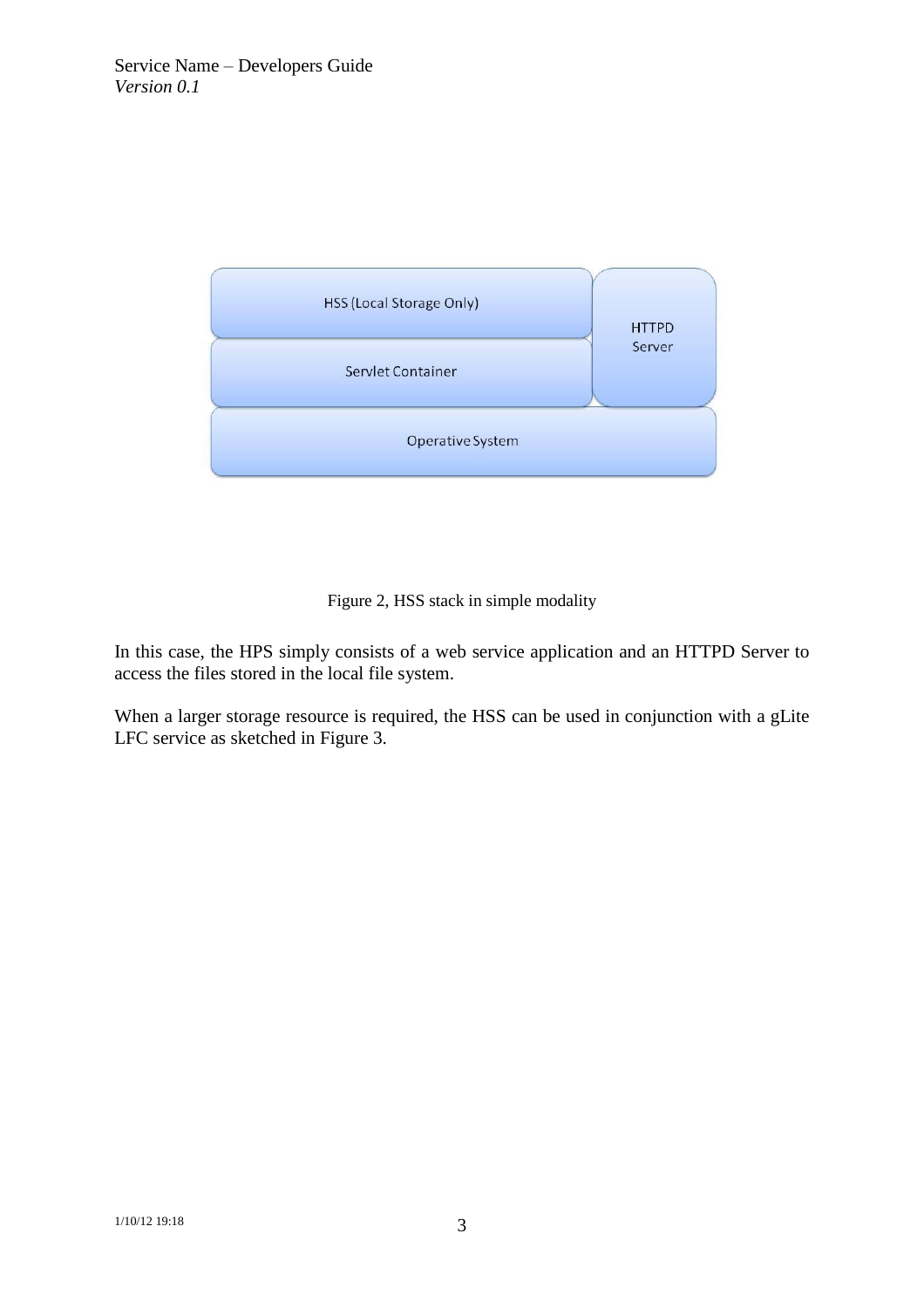

<span id="page-6-0"></span>Figure 3, HSS stack in full modality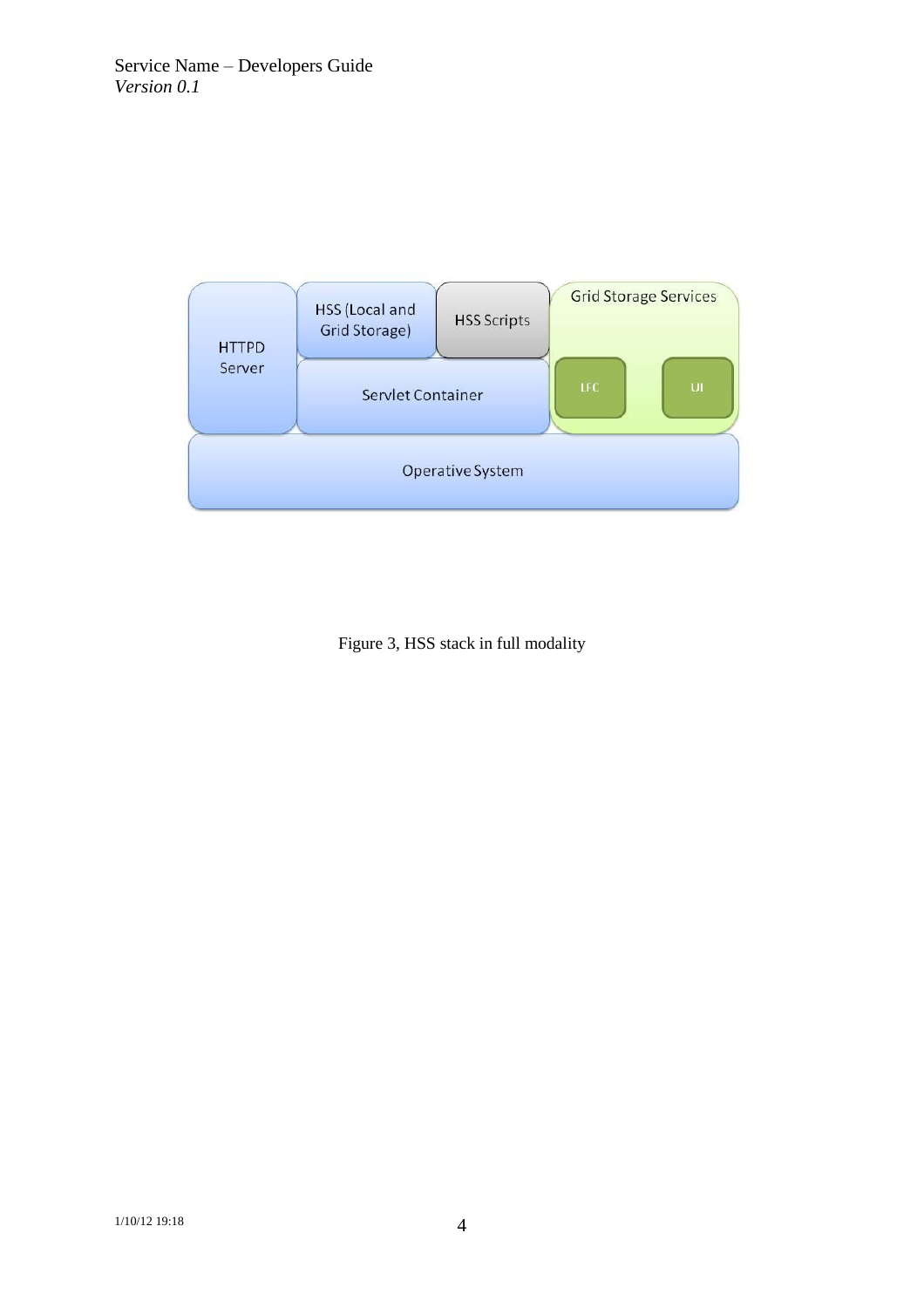## *Suggested Reading*

| To build the service   |                                                                           |  |
|------------------------|---------------------------------------------------------------------------|--|
| Java (compile)         | http://www.oracle.com/technetwork/java/javase/overview/index.html         |  |
| service)               |                                                                           |  |
| Tomcat (web            | http://tomcat.apache.org/                                                 |  |
| container to           |                                                                           |  |
| host the service)      |                                                                           |  |
| Maven (build           | http://maven.apache.org/ (or use a plug-in to your development            |  |
| system)                | environment)                                                              |  |
| To install the service |                                                                           |  |
| LFC (Main web)         | https://twiki.cern.ch/twiki/bin/view/LCG/LfcAdminGuide                    |  |
| page)                  |                                                                           |  |
| gLite UI (Main         | http://glite.web.cern.ch/glite/packages/R3.2/sl5_x86_64/deployment/glite- |  |
| page)                  | $UI/3.2.1 - O/g$ lite-UI-3.2.1-0-update.html                              |  |
| gLite UI               | https://edms.cern.ch/document/722398/                                     |  |
| (Documentation)        |                                                                           |  |
| page)                  |                                                                           |  |

## **System Requirements**

- $\bullet$  Java 1.6
- Servlet Container i.e. Tomcat greater than 5.5, GlassFish, JBOSS. For the purpose of this document, installation is in Tomcat.
- gLite LFC (Only if grid support is required)
- gLite 3.2 UI (Only if grid support is required)

## **Service Installation**

HSS primary installation is in TCD, these instructions will create a mirror service. The service can be installed as simple (local only) storage or full (local and grid) storage.

#### *Downloading the Source*

HELIO Storage Service is installed as a war file on a servlet container:

#### *Building the Service*

No building is necessary.

#### *Installing the Service*

It is assumed installation of a servlet container Tomcat.

#### **Simple Installation**

The simple installation requires that the war file is deployed in the servlet container.

The HSS configuration is contained in the HSS.conf file that must be deployed in the tomcat directory. When the HSS is deployed in simple modality, the HSS.conf file contains the following entries: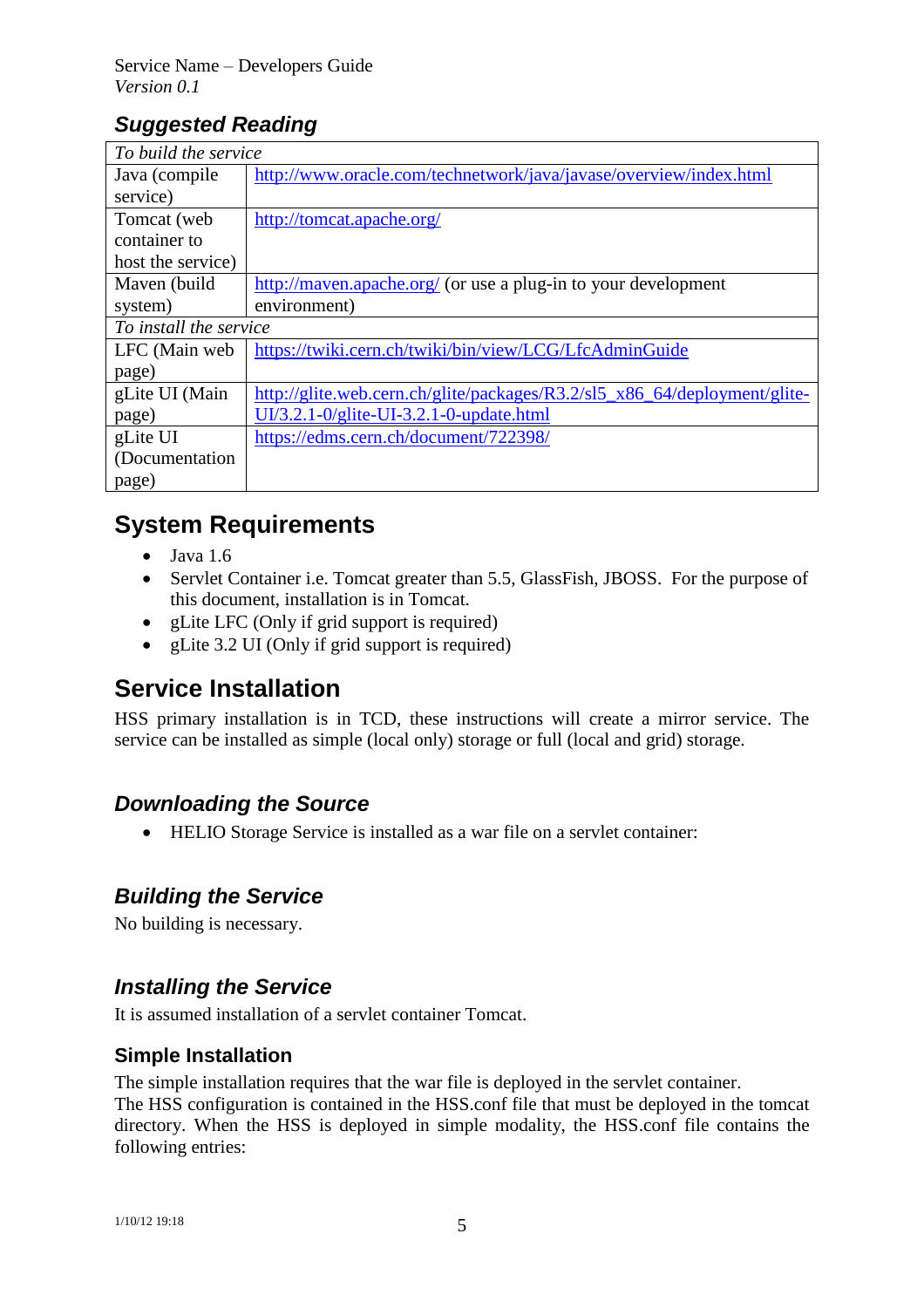Service Name – Developers Guide *Version 0.1*

- The location of the output directory, a directory that will contain the output of the applications' execution. The output directory must be readable and writable by the TOMCAT user. Also this directory is usually exposed by a HELIO Processing Service (HPS).
- The directory of all the HSS scripts defined in the HSS.conf file be readeable and executable by the TOMCAT user but cannot be written.

#### **Full Installation**

In addition to the steps described in the Simple Installation section, requires that:

- An instance of a gLite UI 3.2 is installed on the machine as per <https://twiki.cern.ch/twiki/bin/view/LCG/GenericInstallGuide320> and [https://twiki.cern.ch/twiki/bin/view/LCG/GenericInstallGuide320#The\\_UI](https://twiki.cern.ch/twiki/bin/view/LCG/GenericInstallGuide320#The_UI)
- An instance of a LFC server is installed (as per https://twiki.cern.ch/twiki/bin/view/LCG/LfcAdminGuide) and can be reached by the machine hosting the HSS.

### **Structure of the Code**

The HPS code is divided into different packages:

- *helio-shared* Utilities classes shared among different components of HSS and other services are in the shared project,
- *helio-hss-server-lib* This package contains all the core functionalities of the HSS server,
- *helio-sps-server-ws* This package contains the web-service interface of the HSS
- *helio-hss-client* This package contains the client to the web-service interface of the GPS

#### *Dependencies*

The HSS dependencies are managed by the maven project of HELIO. They are described package by package by their pom.xml files.

#### *Logging*

HSS logs to the *catalina.out* log file.

## **Maintaining & Extending the Service**

#### *Fixing problems*

Contact [mailto://helio-services@majordomo.mssl.ucl.ac.uk](mailto:helio-services@majordomo.mssl.ucl.ac.uk)

#### *Download, Build, Install*

If the requirement is to view the source code to make an extension or correct a possible error, follow instructions below for building from the source code repository.

#### **Downloading Source**

The HSS source code is part of the HELIO-vo project in sourceforge. The main page is: [http://sourceforge.net/projects/helio-vo/.](http://sourceforge.net/projects/helio-vo/)

You can download the complete source code using svn issuing the command